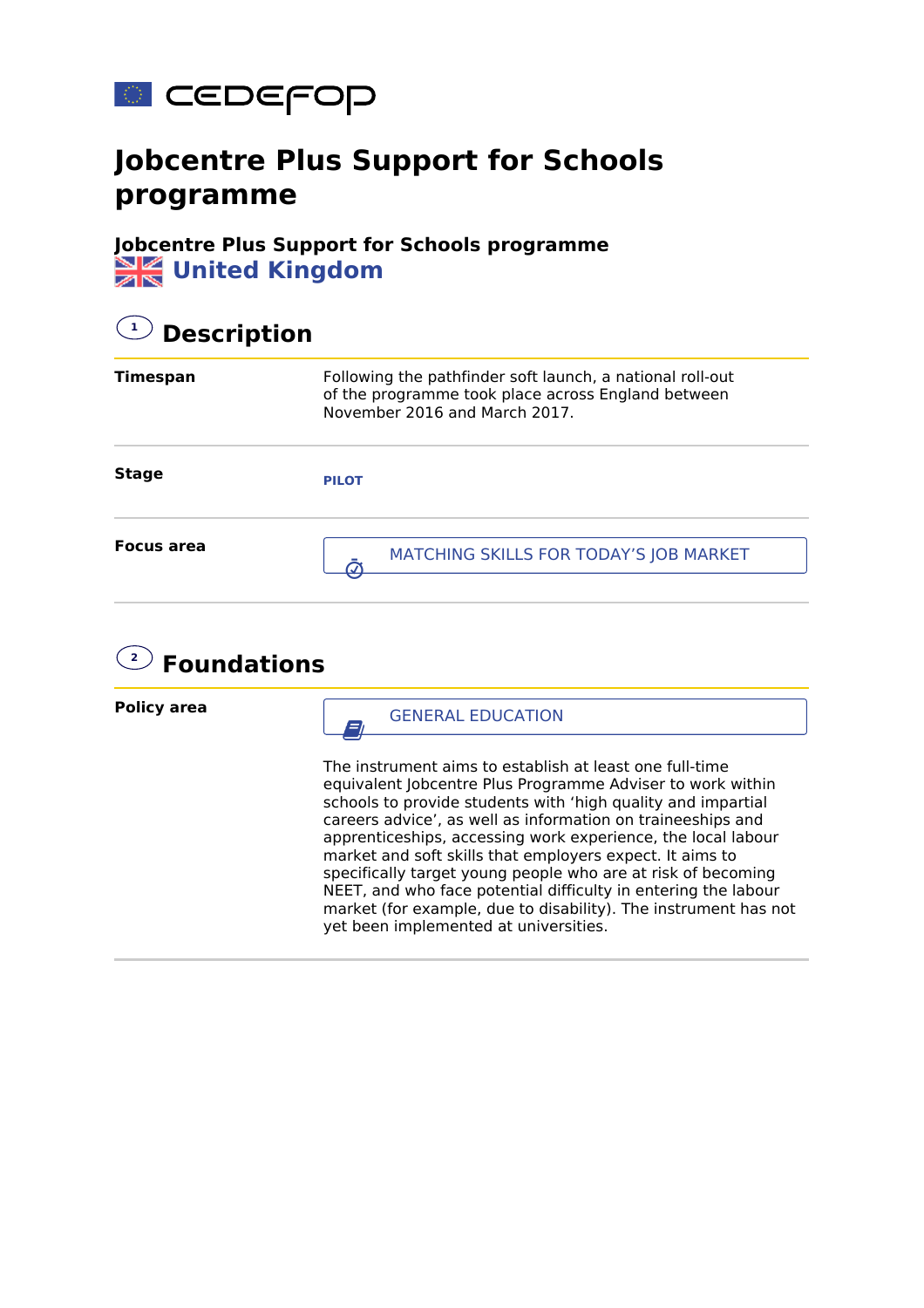| <b>Policy goal</b>              | The instrument aims to tackle the barriers to work<br>faced by 16-24 year olds (who in the UK are<br>disproportionately more likely to be unemployed than<br>the general population) before young people leave<br>education. The policy goal is to help reduce<br>unemployment and economic inactivity, and to<br>support the associated individual and societal benefits<br>of early employment. The intervention aims to combat<br>the barriers to work faced by young people before<br>they leave education, and to facilitate a more effective<br>school to work/training/further study transition. To do<br>this the pathfinder programme established at least 1<br>full-time Jobcentre Plus Programme Advisor in each<br>area to work within schools to provide students with<br>information on traineeships and apprenticeships,<br>accessing work experience, the local labour market<br>and soft skills that employers expect (such as team<br>working, punctuality, etc). |
|---------------------------------|-------------------------------------------------------------------------------------------------------------------------------------------------------------------------------------------------------------------------------------------------------------------------------------------------------------------------------------------------------------------------------------------------------------------------------------------------------------------------------------------------------------------------------------------------------------------------------------------------------------------------------------------------------------------------------------------------------------------------------------------------------------------------------------------------------------------------------------------------------------------------------------------------------------------------------------------------------------------------------------|
| <b>Mismatch</b>                 | <b>PART OF BROAD POLICY MEASURE OF WHICH SKILL</b><br><b>MISMATCH IS ONLY A MINOR PART</b>                                                                                                                                                                                                                                                                                                                                                                                                                                                                                                                                                                                                                                                                                                                                                                                                                                                                                          |
|                                 | As part of the Jobcentre Plus Programme initiative.                                                                                                                                                                                                                                                                                                                                                                                                                                                                                                                                                                                                                                                                                                                                                                                                                                                                                                                                 |
| Aim of policy<br>instrument     | <b>BROADLY ADDRESS SKILL MISMATCH</b>                                                                                                                                                                                                                                                                                                                                                                                                                                                                                                                                                                                                                                                                                                                                                                                                                                                                                                                                               |
| <b>Legal basis</b>              | <b>MINISTERIAL ORDER</b>                                                                                                                                                                                                                                                                                                                                                                                                                                                                                                                                                                                                                                                                                                                                                                                                                                                                                                                                                            |
| <b>Administrative level</b>     | <b>NATIONAL</b>                                                                                                                                                                                                                                                                                                                                                                                                                                                                                                                                                                                                                                                                                                                                                                                                                                                                                                                                                                     |
| <b>Main responsible</b><br>body | Department for Work and Pensions (DWP)                                                                                                                                                                                                                                                                                                                                                                                                                                                                                                                                                                                                                                                                                                                                                                                                                                                                                                                                              |
| <b>Stakeholders</b>             | <b>GOVERNMENT (CENTRAL &amp; REGIONAL)</b><br>winn                                                                                                                                                                                                                                                                                                                                                                                                                                                                                                                                                                                                                                                                                                                                                                                                                                                                                                                                  |
|                                 | <b>TRAINING PROVIDERS (PUBLIC/PRIVATE)</b>                                                                                                                                                                                                                                                                                                                                                                                                                                                                                                                                                                                                                                                                                                                                                                                                                                                                                                                                          |
|                                 | <b>EMPLOYER FEDERATIONS</b><br><u>ပုဂ္ဂဇ္</u> ဂ<br>များ                                                                                                                                                                                                                                                                                                                                                                                                                                                                                                                                                                                                                                                                                                                                                                                                                                                                                                                             |
|                                 | Jobcentre plus - staff provision and training<br>Local Enterprise Partnership (LEP)/Enterprise Advisor Network<br>(EAN) - assisted with provision<br>Local employers - promote networks and connections with<br>training and work possibilities<br>The National Careers Service, the Local Authority children's<br>services (e.g. Troubled Families/Looked After Children teams)<br>and Local Learning Provider networks - expertise and advise                                                                                                                                                                                                                                                                                                                                                                                                                                                                                                                                     |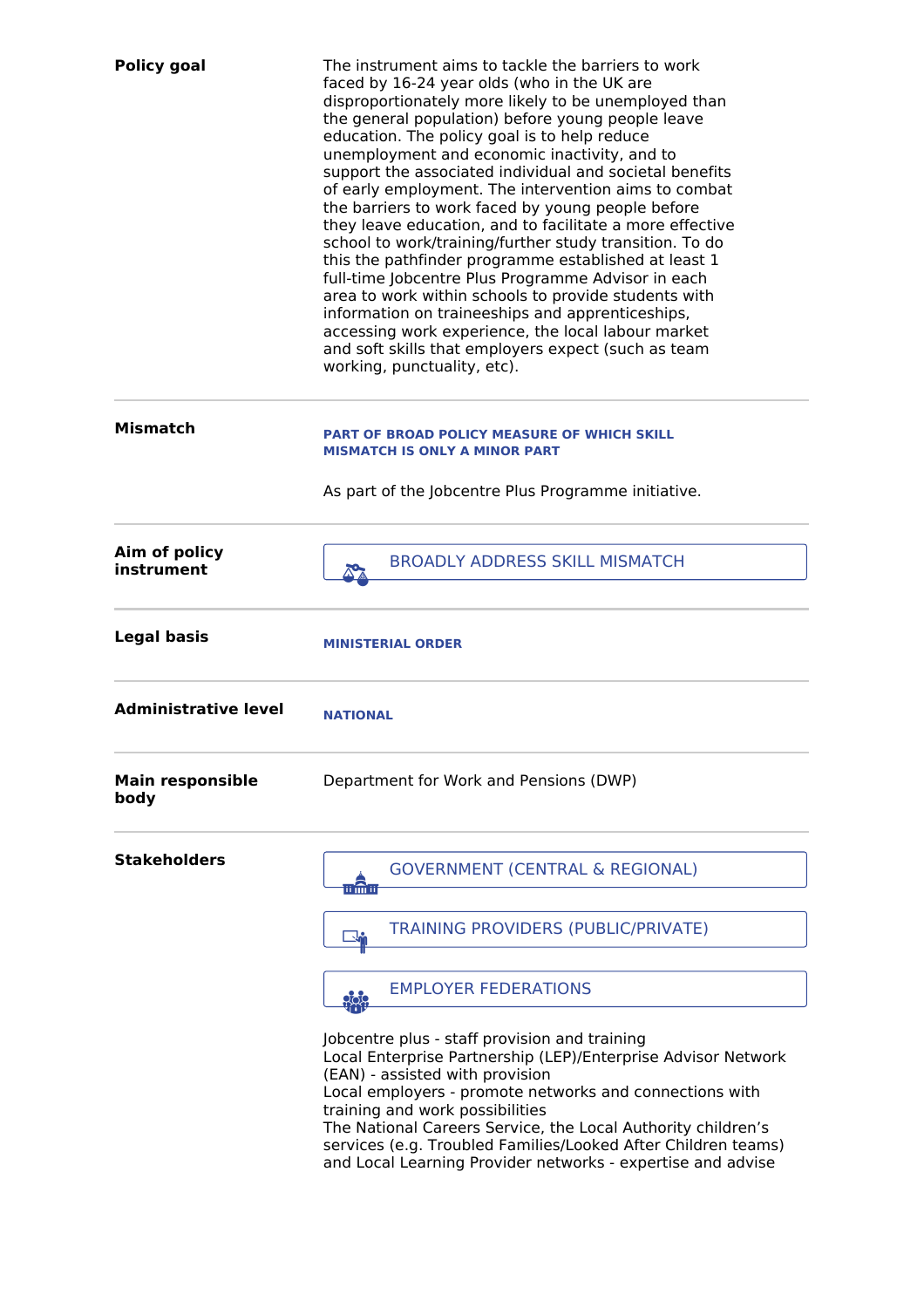| <b>Funding</b>            | The programme was announced as part of the<br>Conservative Government's 2015 Summer Budget.<br>However, exact funds committed to the instrument<br>were not stated.                                                                                                                                                                                                                                                                                                                                                                       |
|---------------------------|-------------------------------------------------------------------------------------------------------------------------------------------------------------------------------------------------------------------------------------------------------------------------------------------------------------------------------------------------------------------------------------------------------------------------------------------------------------------------------------------------------------------------------------------|
| Intended<br>beneficiaries | The intended beneficiaries are 16-24 year olds, and<br>those at risk of becoming NEET or who face potential<br>barriers to accessing the labour market. The<br>beneficiaries are expected to benefit by gaining<br>advice/training/support/access to the following areas:<br>work experience placements, employer visits to<br>schools, taster days in industry, apprenticeship advice<br>and guidance, skills workshops, local labour market<br>information, careers fairs/assemblies, resource<br>development and financial management. |

## **3 Processes**

| Use of labour<br>market intelligence | <b>INFORM CAREER-MAKING DECISIONS OF STUDENTS</b><br>$^{\circ}$<br>₩т                                                                                                                                                                                                                                                                                   |
|--------------------------------------|---------------------------------------------------------------------------------------------------------------------------------------------------------------------------------------------------------------------------------------------------------------------------------------------------------------------------------------------------------|
|                                      | Evidence of the proven societal benefits of high youth<br>employment levels was drawn from Youth Unemployment data.<br>Additionally, existing local and national interventions such as<br>the National Careers Service and the Careers and Enterprise<br>Company (CEC) were used to inform the instruments goals and<br>target population.              |
| <b>Financial schemes</b>             | The programme is free for schools and young persons<br>schools, which allows both parties to benefit from the<br>added value of receiving an additional resource to<br>schooling and new opportunities for careers education<br>activities.                                                                                                             |
| <b>Frequency of</b><br>updates       | The instrument was first launched in 10 pathfinder<br>areas between February and July 2016. It will be rolled<br>out to 1,000 state secondary schools in England in<br>2017, including changes and updates noted from the<br>pathfinder launch. A full evaluation of the initiative is<br>planned, although no publication dates have been<br>provided. |
| <b>Development</b>                   | The pilot/pathfinder evaluation has highlighted areas<br>for adjustment for the national roll out, and a further<br>stage of research is planned to evaluate the full<br>programme, following national roll out in 2017.                                                                                                                                |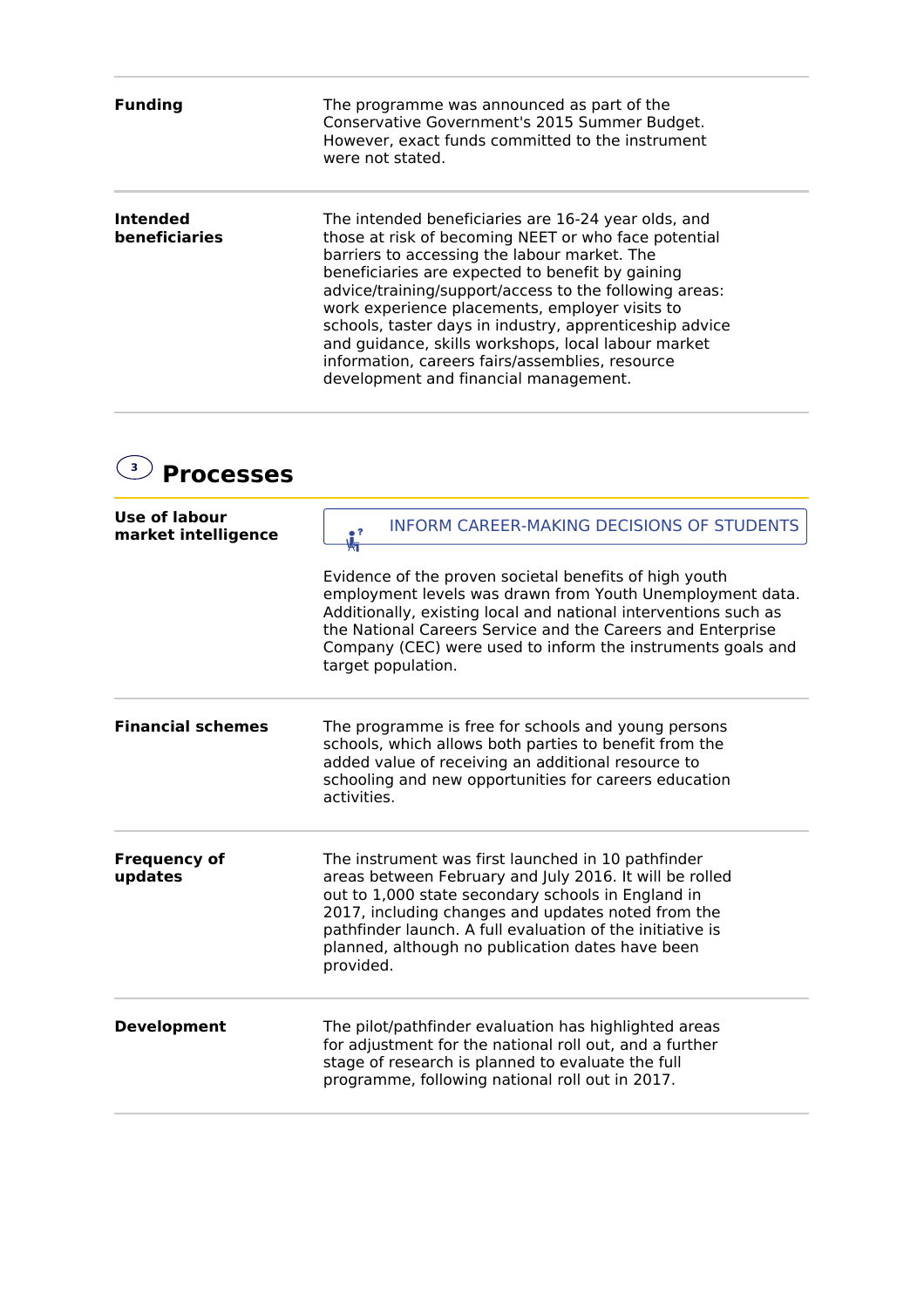| <b>Barriers</b>        | In some of the pathway districts the programme was<br>slow to be taken up. This was due to a lack of<br>awareness of the offer or a lack of capacity. Once<br>schools were made fully aware of the programme and<br>understood that it was free, the demand grew and the<br>instrument was successful. Ensuring a clear<br>understanding of the programme from the beginning<br>has been highlighted as a priority for national roll-out.<br>Additionally, there were some cases where schools<br>were informed about the programme towards the end<br>of their term, which made it difficult for them to find<br>space in their curriculum to arrange any activities<br>before the end of the school term. |
|------------------------|-------------------------------------------------------------------------------------------------------------------------------------------------------------------------------------------------------------------------------------------------------------------------------------------------------------------------------------------------------------------------------------------------------------------------------------------------------------------------------------------------------------------------------------------------------------------------------------------------------------------------------------------------------------------------------------------------------------|
| <b>Success factors</b> | The tailored and flexible approach of the instrument,<br>as well as the input of local employers and<br>stakeholders. Additionally, support was given by Local<br>Enterprise Partnership (LEP)/Enterprise Advisor<br>Network (EAN) where needed. However, it was the<br>responsibility of the Jobcentre Plus staff to share their<br>knowledge of the local labour market, facilitate<br>employer engagement and provide opportunities for<br>pupils to understand employer's real life experiences<br>of specific industries.                                                                                                                                                                              |
| <b>Monitoring</b>      | Case studies with those involved (including Jobcentre<br>Plus advisers in each district, as well as LEP/EAN staff,<br>careers leads from both participating and non-<br>participating schools, and employers connected to the<br>programme) were used to gain an in-depth analysis of<br>the pathfinder programme. As part of this, structured<br>interviews took place, covering: the role of the<br>stakeholder, how they heard about the programme,<br>what impact they felt the programme made, and<br>demand for future interest. This analysis has been<br>used to inform the full national roll-out.                                                                                                 |
| <b>Innovativeness</b>  | <b>SLIGHTLY INNOVATIVE</b><br>The instrument is innovative as it applies a flexible and tailored<br>approach to assisting schools and their students, as well as<br>providing the skills, experience and existing employer networks<br>through its connection to Jobcentre Plus.                                                                                                                                                                                                                                                                                                                                                                                                                            |

## **<sup>4</sup> Sustainability**